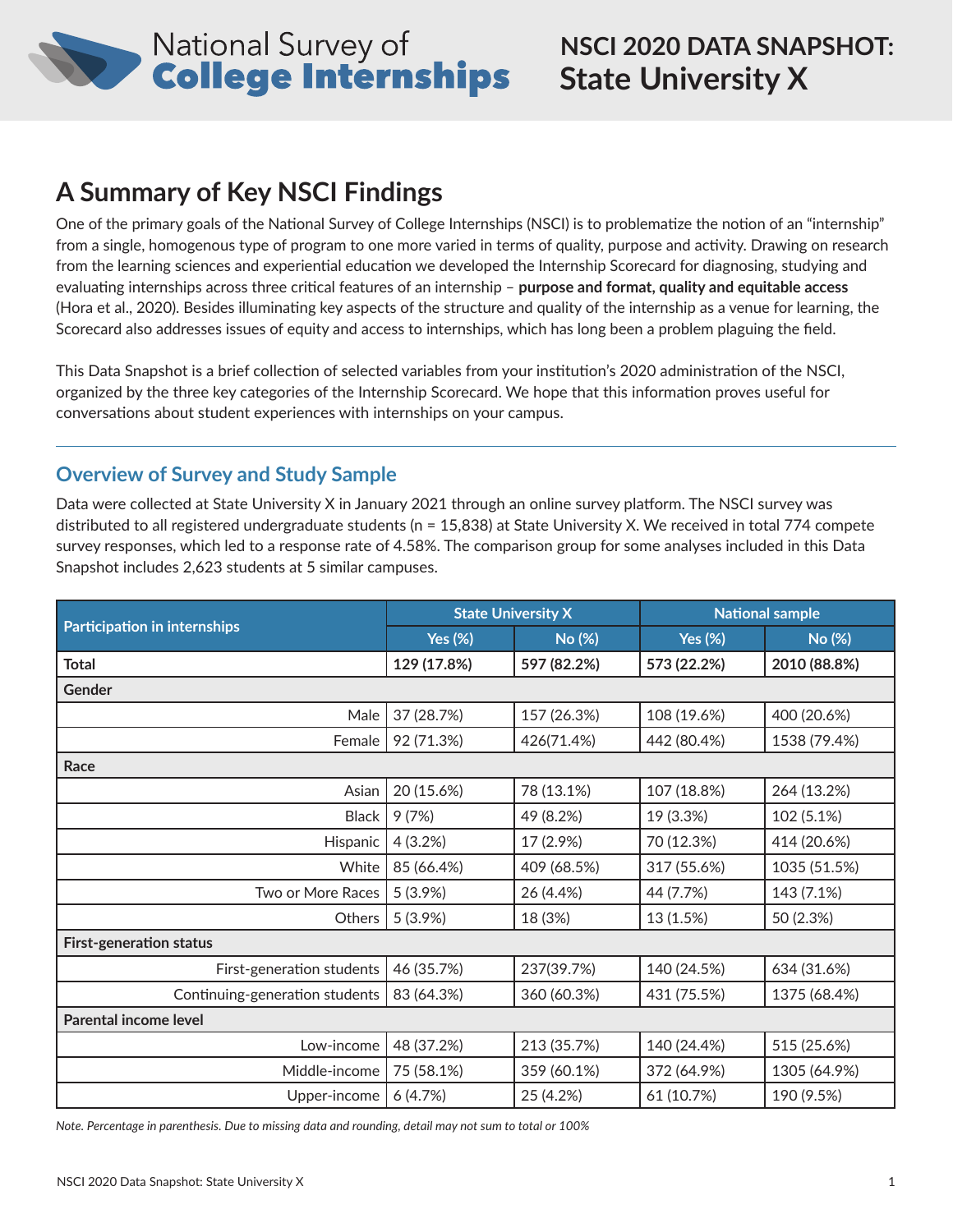# **National Survey of<br>College Internships**

# **NSCI 2020 DATA SNAPSHOT: State University X**

Other reason 10.2%

## **Internship Scorecard Category 1: Purpose and Format**

This category of the Internship Scorecard captures students' intentions in pursuing an internship and the format of their programs, which are important indicators of the structure and purpose of an internship.

#### **Modality of Internships**

The modality of internships captures the critical issue of the location of the experience (in-person, online or both), which can shape the character and outcomes of the experience for students. This indicator also became particularly relevant during the Covid-19 pandemic with the growth of online internships.



3.9%

#### **Purpose of Internships**

Students have different reasons for pursuing an internship, which may lead to different expectations, needs and outcomes. At State University X, nearly four in five respondents (78%, n=100) indicated that the main reason of taking the internship was to gain experience in a specific career that they planned on pursuing as their chosen profession.

#### **Duration**

While standards for internships vary according to discipline and program, they can range from very short experiences lasting just a few days to months long programs.

78.0%

Of the **129** students who participated in an internship, the average internship duration was **23 weeks.** Looking at te distribution below, however, we see there are a number of outliers. For instance, one student reported a **60 week**  internship:



Duration of Internship (Weeks)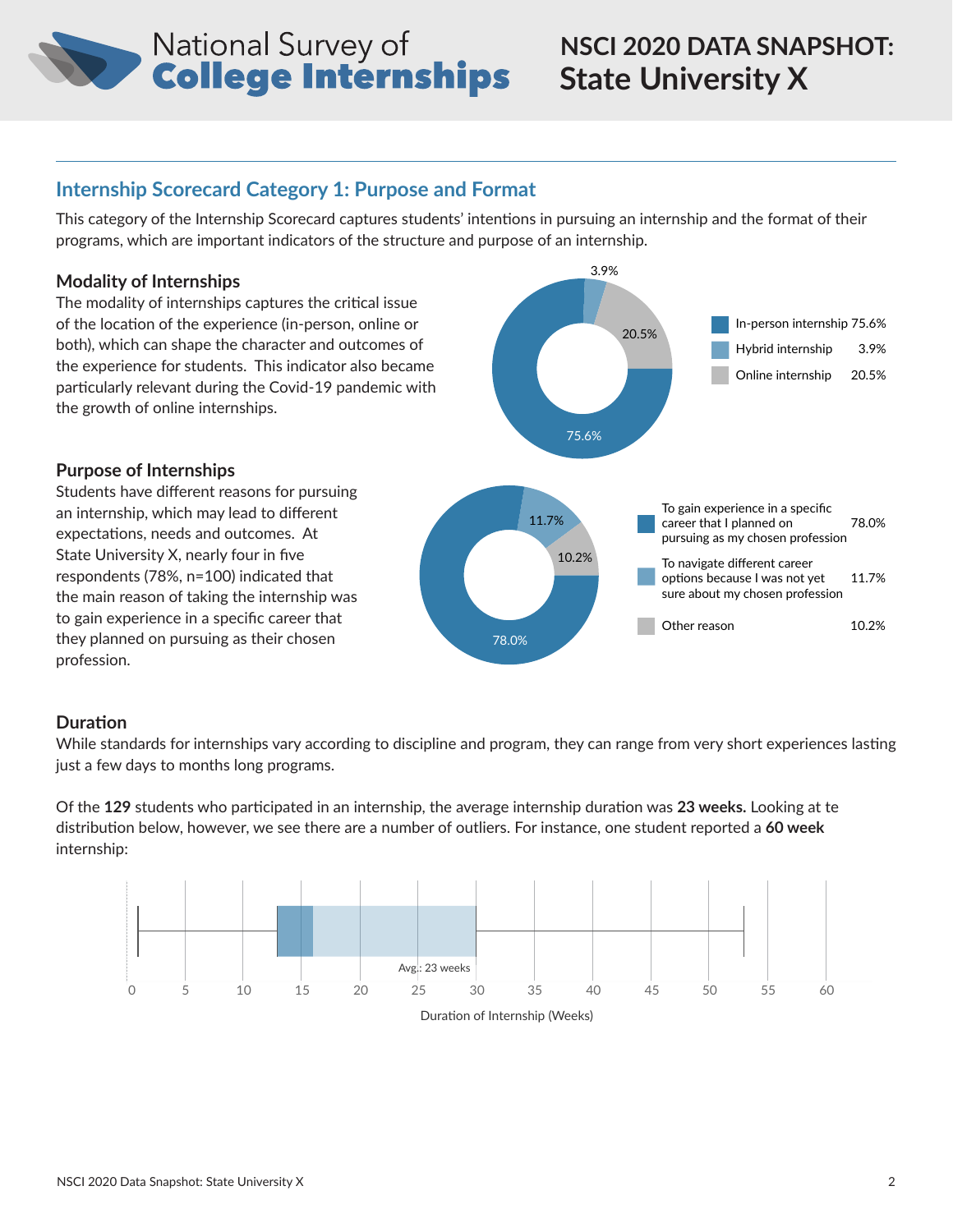

## **Internship Scorecard Category 2: Quality**

This category of the Internship Scorecard captures key indicators of the quality of an internship experience. Drawing on the research literature as well as national standards (e.g., NACE, CAS), quality indicators include supervision, satisfaction, nature of tasks, and use of learning plans.

#### **Supervisor Mentoring**

Having an effective and supportive supervisor is an important element of a successful internship experience, and supervisor mentoring captures the provision of direction and feedback about task performance and career planning to the student. This scale included 5 items such as, "How often did your supervisor suggest specific strategies for achieving career goals?"

Students at State University X, on average, rated the level of supervisor mentorship at a higher score compared to students from the 5 comparison institutions. For students at State University X, the mean supervisor mentoring score was 3.86 (on a scale from 1-5) with a standard deviation of 0.89, whereas the average for other students was 3.17 with a standard deviation of 0.97. This difference was statistically significant based on commonly used threshold (*p* < 0.001, t = -9.92, *df* = 558). The figure below provides a comparison of the mean scores along all mentorship items in the survey.



#### **State University X (n = 128) and 5 Comparison Institutions (n = 560) for each item of the supervisor mentoring scale**

#### **Supervisor Support**

Another aspect of supervision highlighted in the research literature is that of supervisor support, which refers to supervisors' active support of interns' career development and on-the-job satisfaction. One question in this 4-item scale is, "In this internship, how much did your supervisor care about your well-being?"

In general, students from State University X reported a level of supervisor support that was slightly higher compared to the 5 comparison institutions, but these differences are not statistically significant. On average, the level of support perceived by student interns at State University X was 4.37 (on a scale from 1-5), with a standard deviation of 0.81, whereas the average for all other institutions in our sample was 4.30, with standard deviation of 0.84.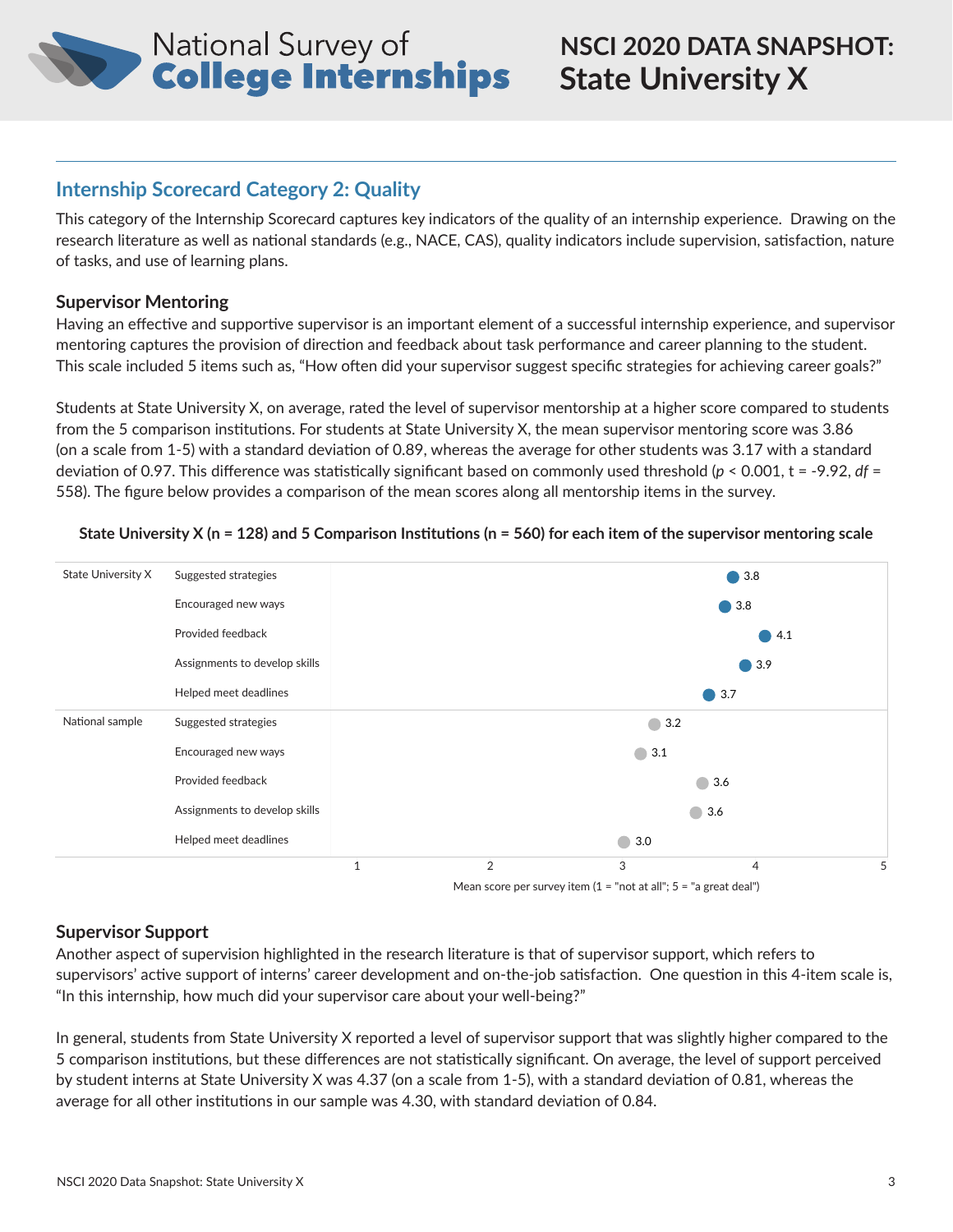

#### **Comparison State University X (n = 128) and 5 Comparison Institutions (n = 573) for each item of the supervisor support scale.**



#### **Student Satisfaction with their Internships**

An important indicator of the usefulness and impact of an internship experience is how students themselves perceive their experience. Students at State University X reported being, on average, very satisfied with their internship experience (M=4.15, SD=0.96). This is a higher rating than students from the 5 comparison institutions (M=4.02, SD=0.96) though the difference is not statistically significant.



*Note: One respondent did not provide an answer to this question.*

#### **Nature of Tasks Performed on the Internship**

While different types of internships involve different types of tasks, one of the benefits of an experiential learning opportunity is the chance to learn and master autonomous work and high-skill tasks. For this quality indicator, we asked students about the types of tasks they performed during their internship.

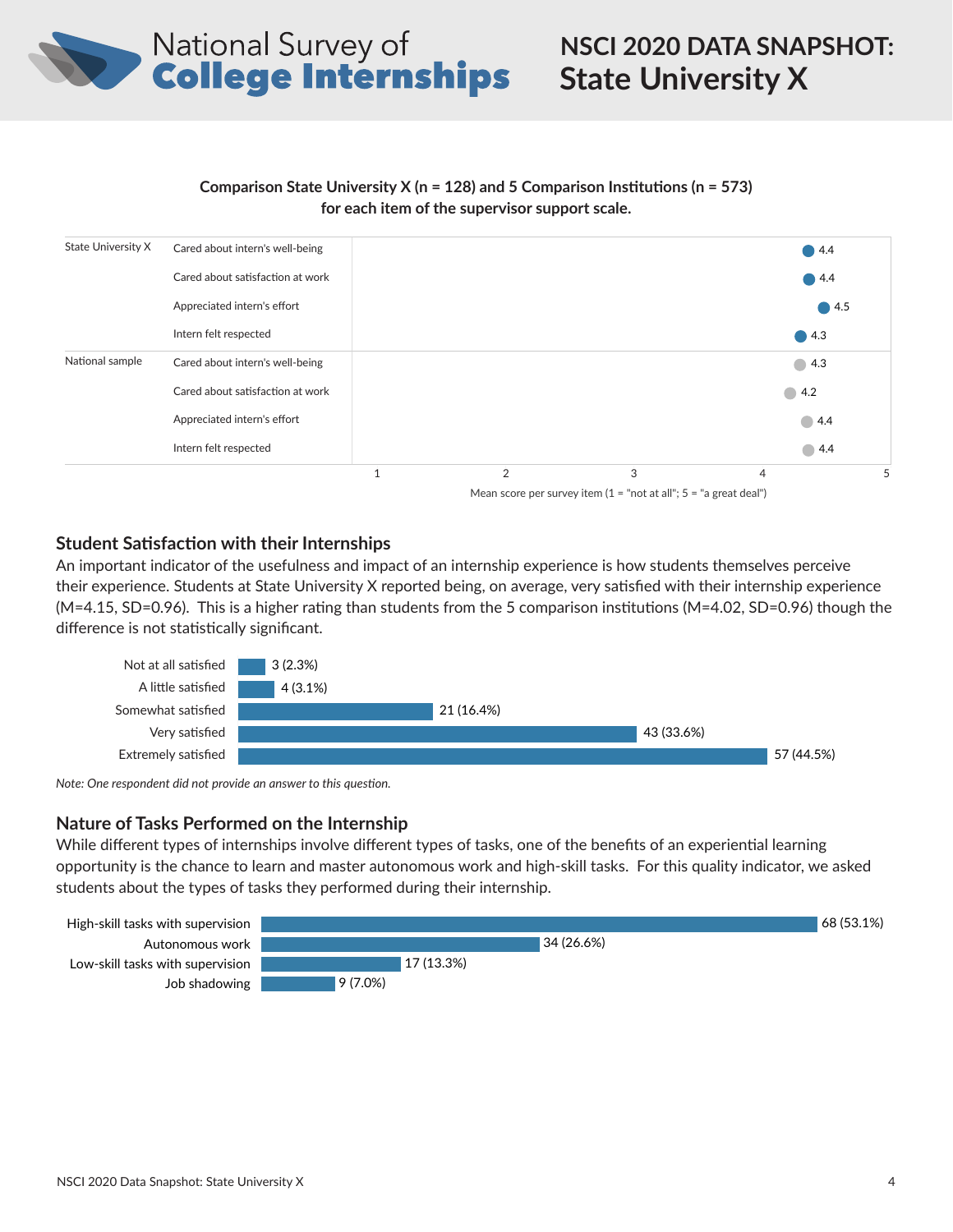

#### **Presence of an Internship Learning Plan**

Another quality indicator included here is that of the presence of a learning plan, which is a formal, written document that is provided by an academic advisor and/or the internship supervisor. For 76% of the student interns at State University X, they were provided with this important tool for learning.



#### **Development of Skills During the Internship**

The final quality indicator in this Data Snapshot pertains to one of the promises of an internship experience – whether or not key skills are acquired. Sometimes called "soft" or "21st Century Skills" – terms that we dislike due to their obscuring the complexity of each individual competency – they are critical skills that are in high demand in the workplace. For this item, students indicated how often their internship provided opportunities for developing the following skills.

|                 | <b>Never</b><br>(1) | <b>Rarely</b><br>(2) | <b>Sometimes</b><br>(3) | <b>Very Often</b><br>(4) | <b>Extremely Often</b><br>(5) | <b>Mean</b> | <b>Standard</b><br><b>Deviation</b> |
|-----------------|---------------------|----------------------|-------------------------|--------------------------|-------------------------------|-------------|-------------------------------------|
| Communication   |                     | 3                    | 14                      | 46                       | 64                            | 4.32        | 2.16                                |
| <b>Teamwork</b> |                     | 3                    | 21                      | 41                       | 57                            | 4.12        | 2.02                                |
| Problem Solving | ⌒                   |                      | 13                      | 41                       | 69                            | 4.36        | 2.20                                |
| Leadership      | 10                  | 21                   | 37                      | 26                       | 33                            | 3.40        | 1.64                                |

### **Internship Scorecard Category 3: Equitable Access**

This category of the Internship Scorecard captures key indicators related to equitable access for internships, with a focus on compensation, the presence of anti-discriminatory policies at the internship site, and students' experiences with discrimination. Additionally, the Scorecard highlights the critical issue of access, and the specific obstacles that are keeping too many college students from pursuing and taking an internship.

#### **Compensation**

Unpaid internships make it difficult for low-income and/or working students to participate, which presents a considerable barrier to access. One impact of the prevalence of unpaid internships is to limit access to these sometimes prestigious opportunities to wealthy (and well-connected) students.







Paid Unpaid

41.0%

State University X National Sample

51.6%